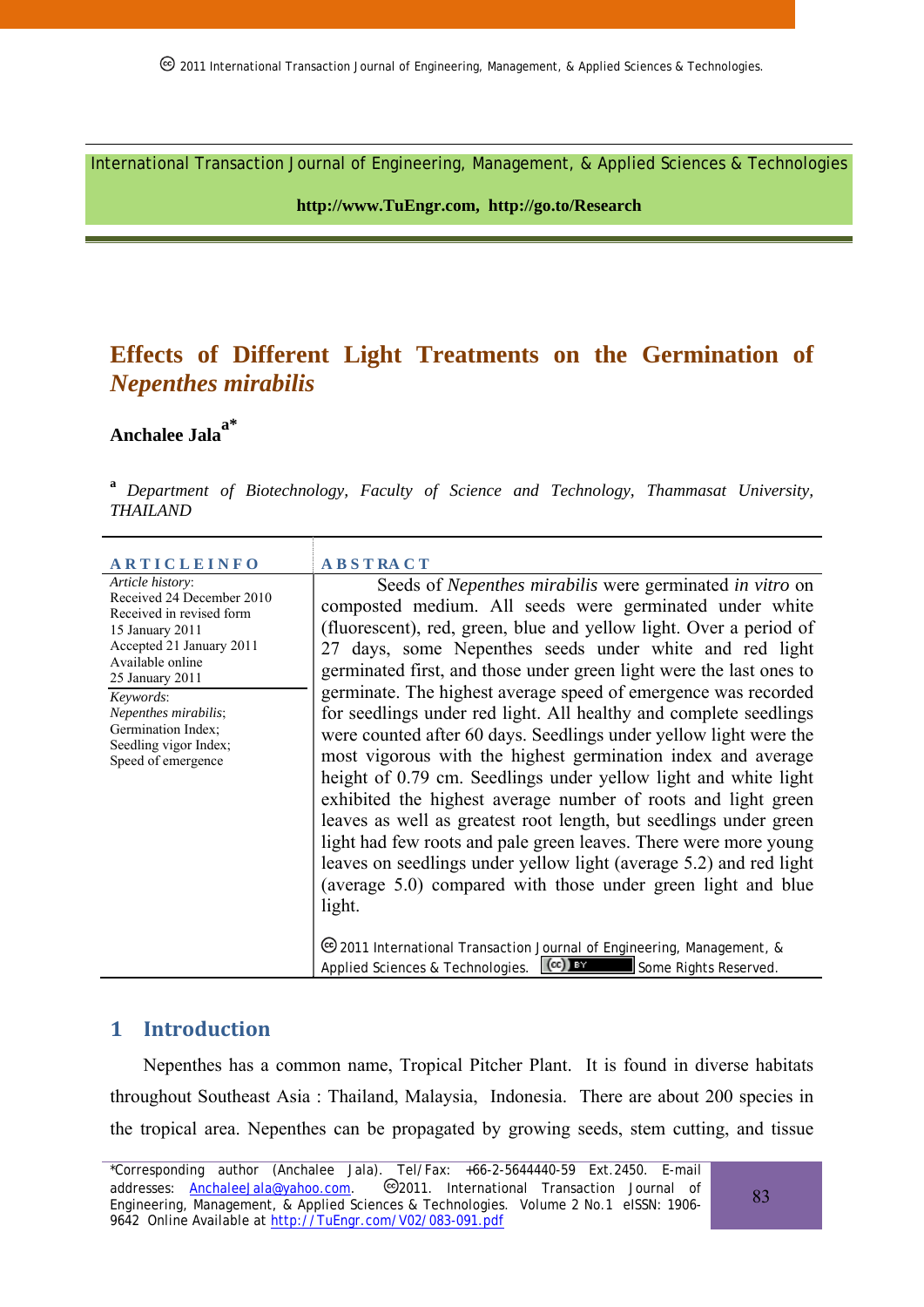culturing. It can be grown as a commercial hanging plant. Nepenthes can grow in different environments( Chawan et al.,1971).

*Nepenthes mirabilis* be found in all parts of Thailand (Catalano (2010),Chawan et al. (1971) and Cheek and Jebb (2009)) . It is a climbing plant that grows to about 10 meters in height with single lanceolate spiral leaf arrangement, parallel vein, and long green pitcher. Some pitchers have red vein at the pitcher peristome flowering from November to December. It has long seeds, average about 1 cm. Nepenthes is a dioecious plant. Rischer (2000) reported that Nepenthes seeds were sown on media, sprayed with pure water, and the pots were placed in plastic bags in warm temperature and 100 % RH. It takes one month for seeds to germinate.

Nepenthes is one of the plant species protected by CITES (1992). Its survival in the natural environment is increasingly endangered by the growing demand for land for farming and housing. Another threat to its survival is the sale of the plant at Sunday markets. Many varieties of Nepenthes will be lost forever unless attempts are made to protect and conserve the species.

Growing Nepenthes from seed is one method for increasing the number of plants. Germination can take from 4 weeks to almost a year. Little is known about the factors that promote seed germination. The study was designed to discover how different light treatments can facilitate seed germination.

#### **2 Materials and Methods**

The study was conducted in the laboratory of Plant Biotechnology, Faculty of Science and Technology, Thammasat University, Rangsit Campus, Thailand, from November 2009 to August 2010. Seeds of *Nepenthes mirabilis* were used as experimental materials. The experiment was designed to assess the effect of different types of light: (white (fluorescent), red light with peak emission of 660 nm, green light with peak emission of 550 nm , blue light with peak emission of 490 nm, and yellow light with peak emission of 600 nm light) (all of electric light were from Philips company in Thailand) on germination of *Nepenthes mirabilis*.

The seeds were sprinkled onto the surface of the sterile composted medium, then sprayed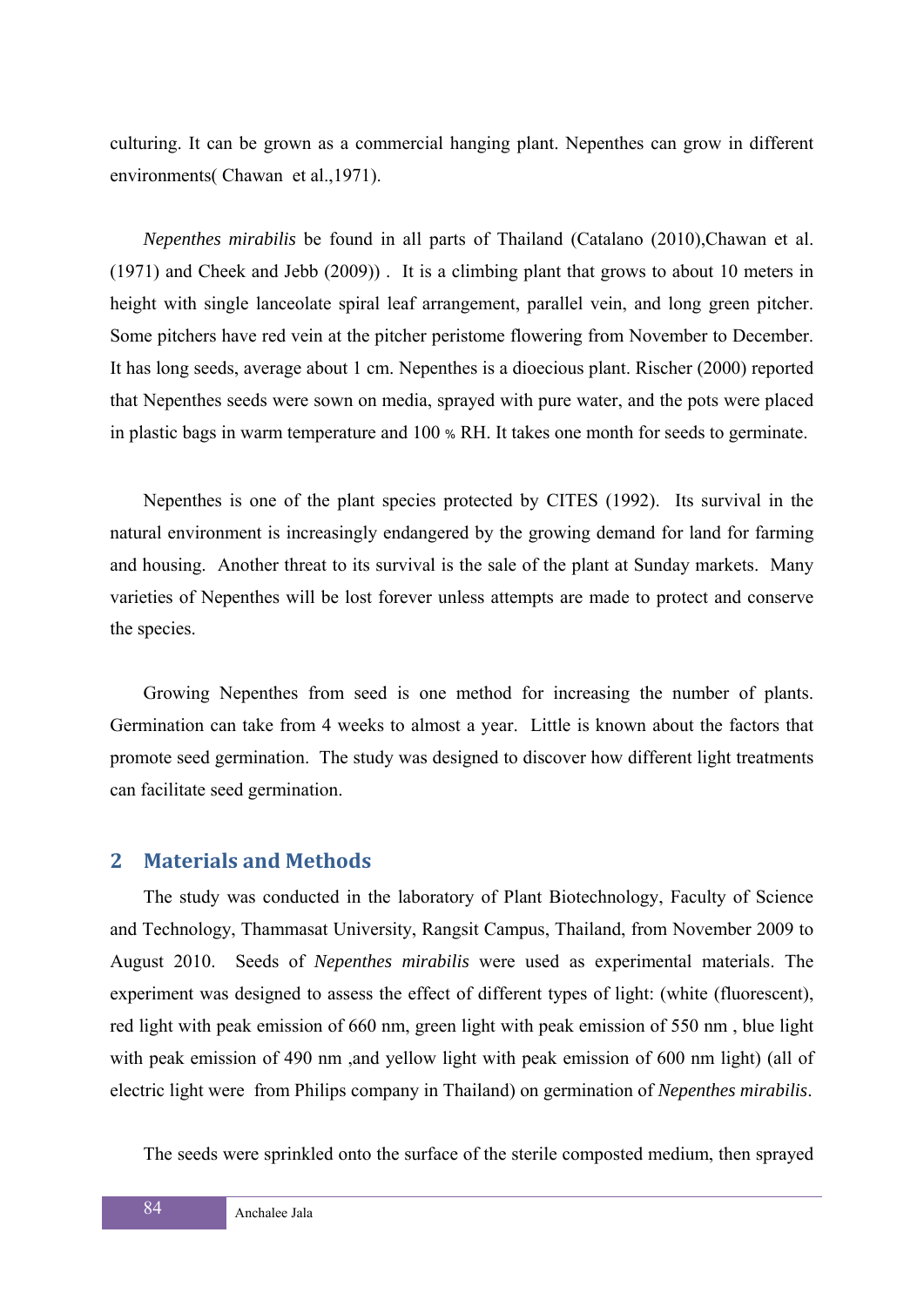with sterile water, and placed the pots in plastic bags. These pots were placed under different lights with  $25 \pm 2^{\circ}$  C. There were 5 treatments in this experiment including the control (white light). The experiment was undertaken in completely randomized design with six replications, and 100 seeds were tested for each replication. Data on different germination parameters were recorded after germination at 5-day intervals until no further germination occurred. The seedlings were evaluated as described in seedling Evaluation Handbook (AOSA,1983).

The germination Index (GI) was calculated as described in the Association of Official Seed Analyst (AOSA,1983) by following formula:

Germination Index (GI) 
$$
GI = \Sigma
$$
 ( $\frac{GT}{Tt}$ )  
Or  $\left[\frac{\text{No.of germinated seed}}{\text{Days of final or last count}}\right] + \dots + \left[\frac{\text{No.of germinated seed}}{\text{Days of final or last count}}\right]$ 

The vigor index was calculated according to ISTA, [12] following formula : Seedling Vigor Index (SVI)  $= \left[\frac{\text{seedling length (cm)} \times \text{Germanation percentage}}{100}\right]$ 

The speed of emergence was calculated according to following formula Speed of emergence  $=$   $\left[\frac{\text{No.of germinated seed 30 day after sowie}}{\text{No.of seeding emergence 50 day after sowie}}\right] \times 100$ 

The number of days taken for first germination was counted from the data of treatment. The number of days from first to last germination for each trial was observed. Moreover, measurements were made of the percentage of germinated seeds. Final germination percentage (%), seedling length, was recorded after 30 days of planting. For statistical analysis, experimental data were analyzed by a statistical package SAS,(2000). Treatments means were compared using Duncan's multiple Range Test at 5 % level of probability (Steel and Torrie, 2010).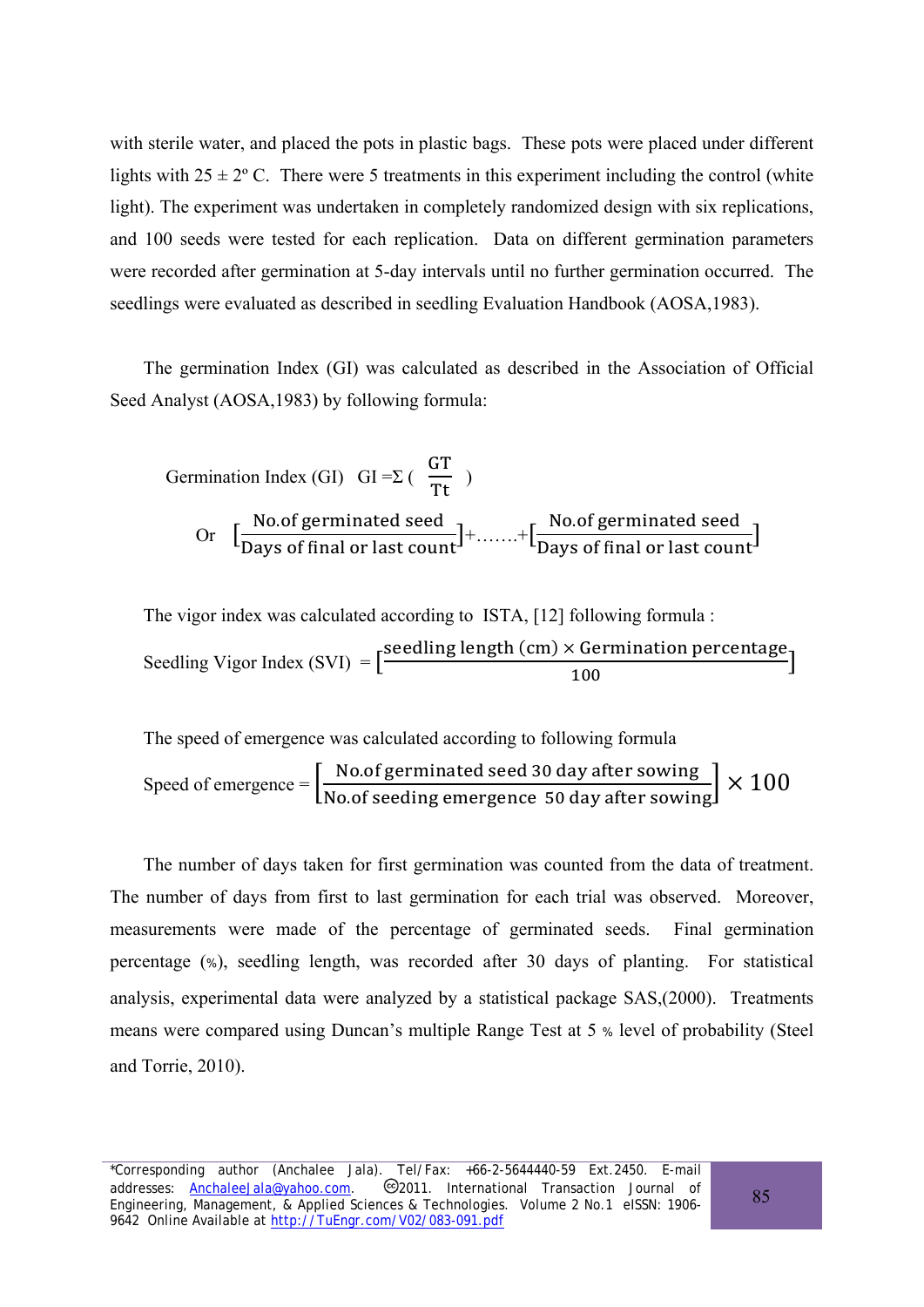Table 1: Effect of different light (blue, green, red, yellow, and white light) treatments on germination parameters of *Nepenthes mirabilis*.

| Light       | <b>NDFG</b> | $GP$ (%) $*$         | Color of cotyledon and |
|-------------|-------------|----------------------|------------------------|
|             | (Days)      |                      | seedling leaves        |
| White       | 28          | $57 \pm 7.71$ bc     | Light green            |
| Red         | 28.67       | $60.75 \pm 8.518b$   | Green                  |
| <b>Blue</b> | 37          | $31.63 \pm 11.066$ d | Green                  |
| Green       | 30          | $36.4 \pm 2.93$ cd   | green                  |
| Yellow      | 30          | $83.69 \pm 3.372a$   | Light green            |

NDFG - number of days to first germination

GP - germination percentage

 a b c - Figures not sharing the same letters in the same column differ significantly at  $p < 0.05$ 

## **3 Result and discussion**

It was revealed from this study that different light treatments can have various effects on different seed germination parameter of *Nepenthes mirabilis* (Table 1 ).It has been reported earlier that light is an important factor affecting germination and seedling growth. *Nepenthes mirabilis* seeds which were exposed to red and white light started to germinate within 28 days after sowing. Research works from Ellis and Robert (1981), Hangarter (1997), Wapeha and Kaufman (1989) and Winslow (1999) reported that many plants species responded to the environment with optimal growth and development according to the light they received and Colbach (2002) reported that some seeds germinated under different lights. In this experiment, the earliest germination was observed in white and red light treatments. Germination of seeds of *Ruellia tuberosa* (Borthwick,1957) , *Asteracantha longifolia* (David and Chawan ,1970) and *Cucumis callosus* (Bansal and David,1978) was promoted when irradiated with red light. These reports supported the findings of David and Chawan (1970) , and Shyam and David (1975) that the red region of spectrum (590 and 680μm) was most effective for the germination of light requiring seeds. *Nepenthes mirabilis* seeds germination started 28 days after sowing and *Nepenthes mirabilis* seeds under blue light stared to germinate within 37 days. David and Chawan (1970), and Shyam and David (1975) also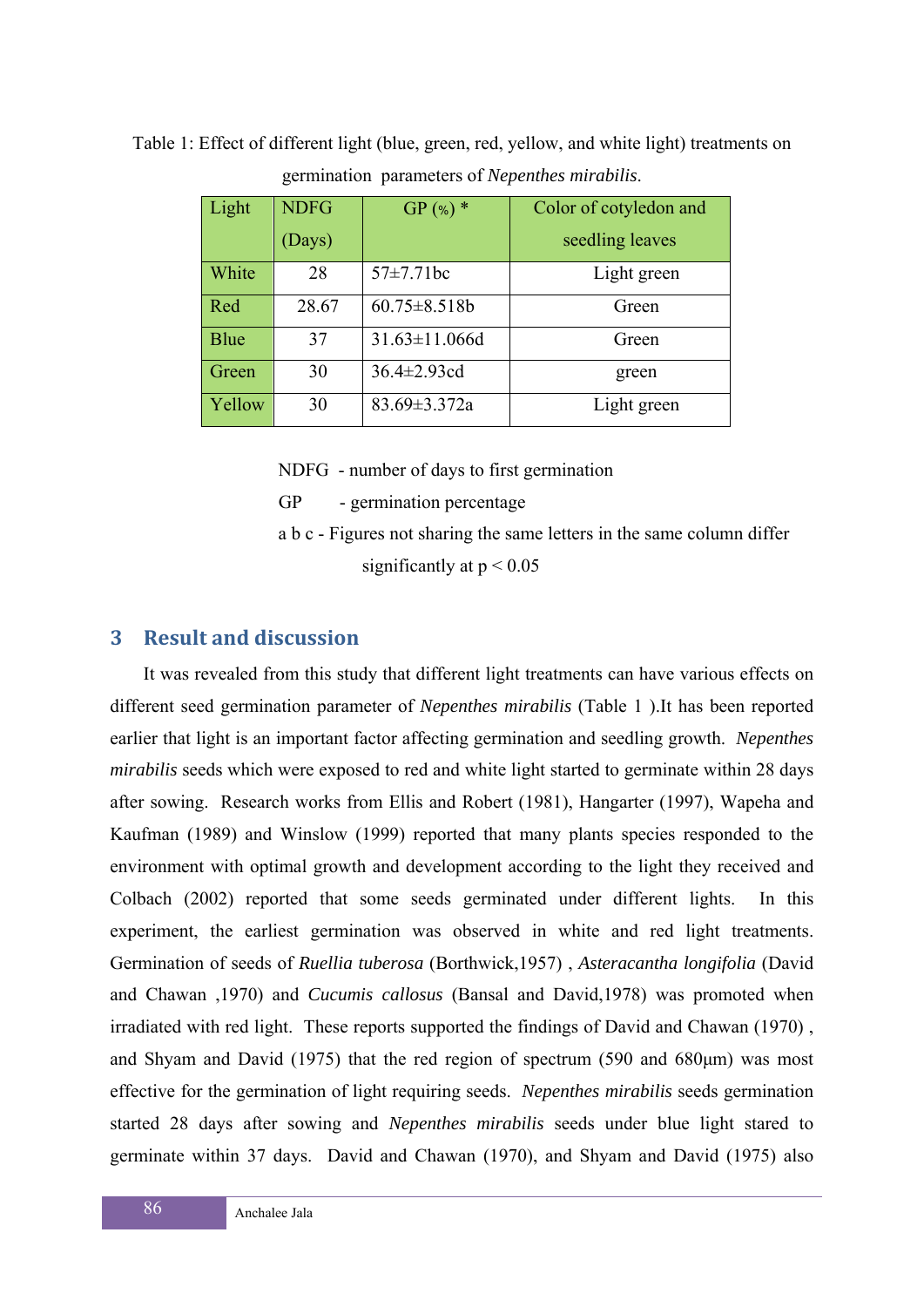reported that the seedling growth of some *Merremia* species was the least in blue light. This was similar to the findings by Wareing and Black (1958) and Gwynn and Scheibe (1972) with regard to lettuce seeds. *Nepenthes mirabilis* seeds under white and red light showed the fastest germination. Shyam and David (1975), and Steel and Torrie (2010) reported that the highest percentage of some *Merremia* sp. was found in red light. After 80 days, all seedlings were counted for germination percentage. Seedlings under yellow light gave the highest percentage (83.69 %). Their leaves were light green like leaves in white light. Leaves under red, green, and blue lights were green.

After 45 days, germination index, speed of emergence, seedling vigor index and number of seedlings that survived are shown in Table 2. There was significant difference  $(p<0.05)$ among their parameters. Under yellow light, average number of seedlings was the highest (83.69%); their germination index was 2.384 and seedling was vigor ( 0.661) also. Seedlings under red light and white light were 60.75% and 57.0 % respectively. Saebo et al. (1995) reported that red light was important for the development of the photosynthetic apparatus of plant and blue light was important in the formation of chlorophyll. Speed of emergence from seeds of Nepenthes was the highest under red and white light ( 49.38 and 49.122% respectively ).

| Light  | $SVI*$     | $GI*$     | SE $(*)$ * |
|--------|------------|-----------|------------|
| White  | $0.399$ bc | $1.65$ bc | 49.122 a   |
| Red    | 0.419 b    | 1.823 b   | 49.38 a    |
| Blue   | 0.227d     | 0.733 d   | 33.003 c   |
| Green  | 0.251c     | 0.949 cd  | 32.96 cd   |
| Yellow | 0.661a     | 2.384 a   | 39.825 b   |

Table 2: Average percentage of germination and characteristic of *Nepenthes mirabilis* seedling after growing 80 days.

SVI - Seedling Vigor Index

GI - Germination Index

SE - Speed of Emergence

<sup>\*</sup>Corresponding author (Anchalee Jala). Tel/Fax: +66-2-5644440-59 Ext.2450. E-mail addresses: **AnchaleeJala@yahoo.com.** 2011. International Transaction Journal of Engineering, Management, & Applied Sciences & Technologies. Volume 2 No.1 eISSN: 1906- 9642 Online Available at http://TuEngr.com/V02/083-091.pdf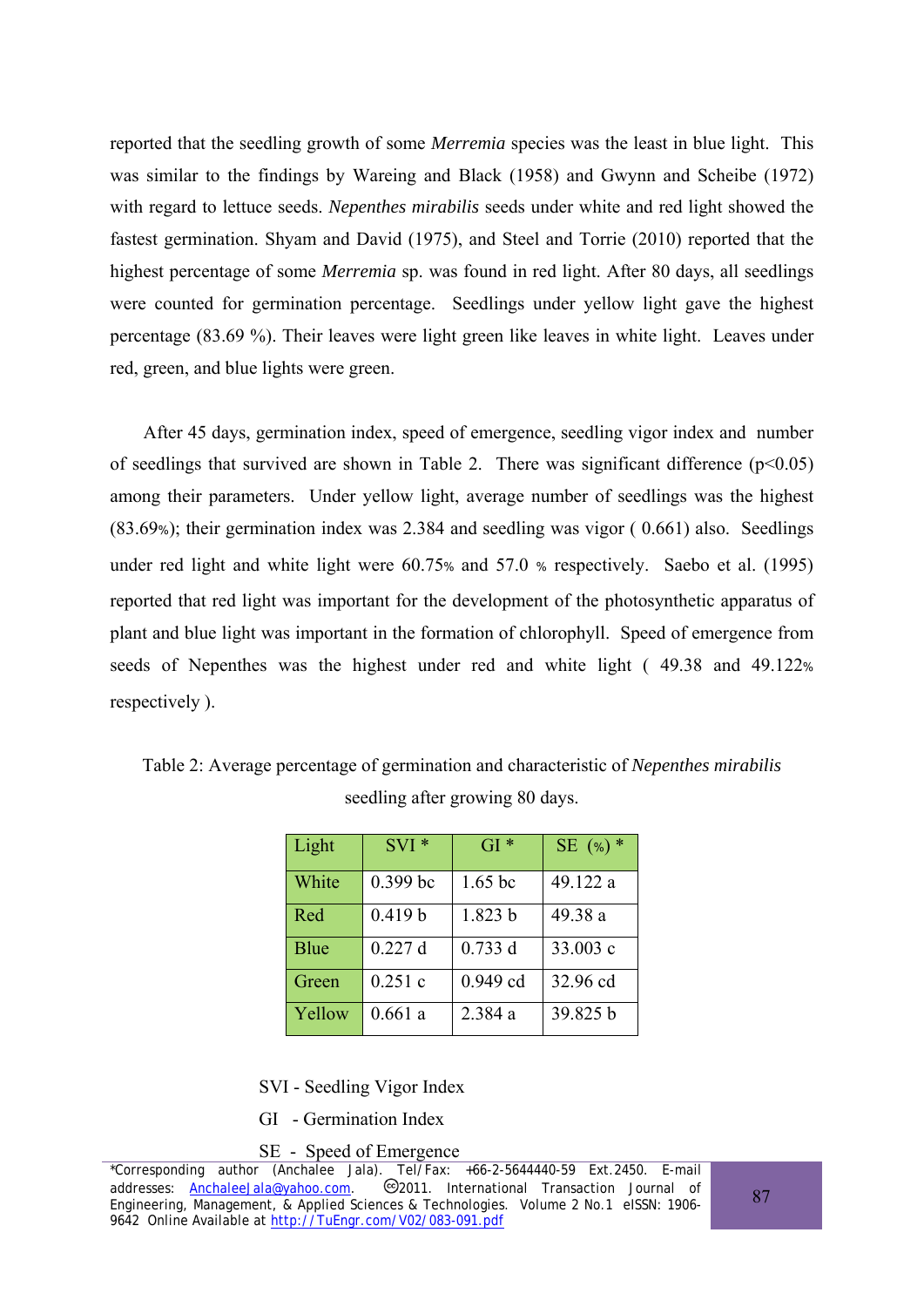a,b,c - Figures not sharing the same letters in the same column differ significantly at  $p < 0.05$ 

All seedlings were transferred and cultured under room temperature with sun shade for 30 days. Maximum number of root and their length of *Nepenthes mirabilis* in different lights were also recorded. Nonetheless, for Nepenthes under white light the longest root and their length ( fig. 1 ) were obtained from seedlings after culturing 30 days ( Table 3). Significant  $(p<0.05)$  effect of seed priming was observed on the final germination percentage in different lights. Maximum height of seedling was seen in yellow light followed by seedling under the other light ( blue, red, green and white lights ). The different lights had effects on the number of roots and root length. Seedling from yellow and red lights gave the highest average number of leaves and their leaves were green and light green respectively. Winslow and Eva (1999) reported that blue light was important in the formation of chlorophyll and Warpepha and Kaufman(1989) reported that blue light was effect to epicotyl elongation of *Pisum sativum*; Saebo et al.(1995) reported that red light was important for the development of the photosynthetic apparatus of plant.

| light       | No. of roots      | Root length | Seedling height   | No. of leaves    |
|-------------|-------------------|-------------|-------------------|------------------|
|             | $(\text{root})^*$ | $(mm.)$ *   | $(cm.)$ *         | per seedling     |
|             |                   |             |                   | $(leaves)*$      |
| White       | 3.4a              | 3.42a       | 0.7 <sub>b</sub>  | 4.2 <sub>b</sub> |
| Red         | 2.6c              | 2.36b       | 0.69 <sub>b</sub> | 5.2a             |
| <b>Blue</b> | 1.1d              | 1.24c       | 0.72 <sub>b</sub> | 3.2c             |
| Green       | 1.1d              | 1.20c       | 0.69 <sub>b</sub> | $2.8 \text{ cd}$ |
| yellow      | 3.1ab             | 2.79b       | 0.79a             | 5 ab             |

Table 3: Average number of roots, root length, seedling height, and number of leaves per seedling after culturing 30 days.

a,b,c  $\overline{\phantom{a}}$ - Figures not sharing the same letters in the same column differ significantly at  $p < 0.05$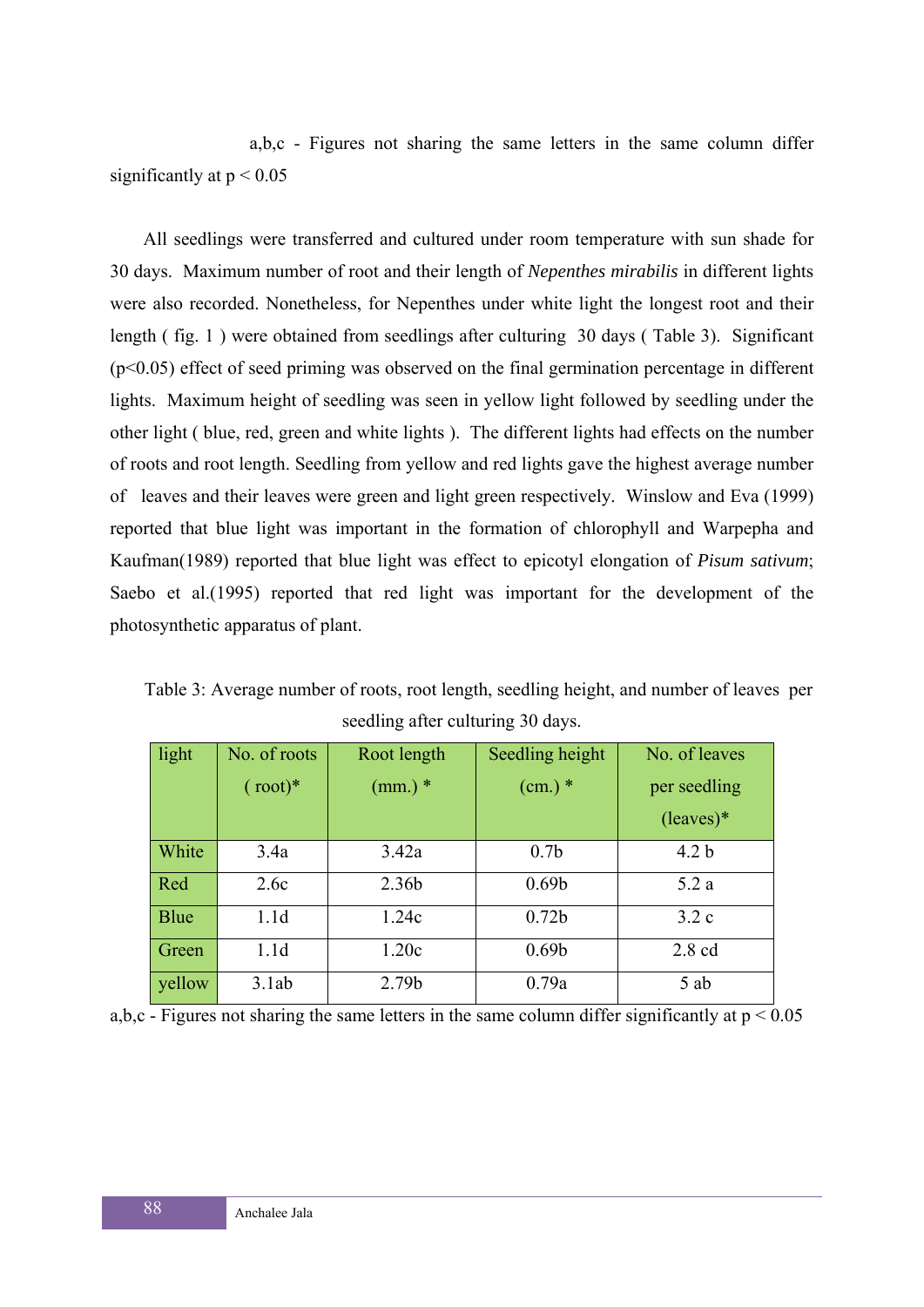

Figure 1: Seedling of Nepenthes mirabilis in different light after culturing 30 days.

### **4 Conclusion**

Light is also important for seed germination. *Nepenthes mirabilis* seeds responded to the different lights (white (fluorescent), red, green, blue, and yellow ) with optimal growth and development according to the light they received. Seedlings under white and red lights experienced the fastest in germination, but under the blue light germination was slowest. Seedlings under yellow light gave the highest average germination percentage, while seedlings under white and red lights were the second fastest and their leaves were green and light green respectively. Seedling vigor index and germination index were highest under yellow light, followed by red light. The highest average speed of emergence was achieved under white and red lights. The lowest was under green light. After all seedlings had been transferred to room temperature with sun shade for 30 days, the maximum number of roots was observed on seedlings under white and yellow lights. The greatest root length was observed on seedlings under yellow light. The average maximum number of leaves was found on the seedlings which had been under red and yellow lights.

## **5 Acknowledgements**

A very special thank you is due to Professor Thana Na-Nakara and Associated Professor Malee Na-Nakorn for insightful comments, helping clarify and improve the manuscript.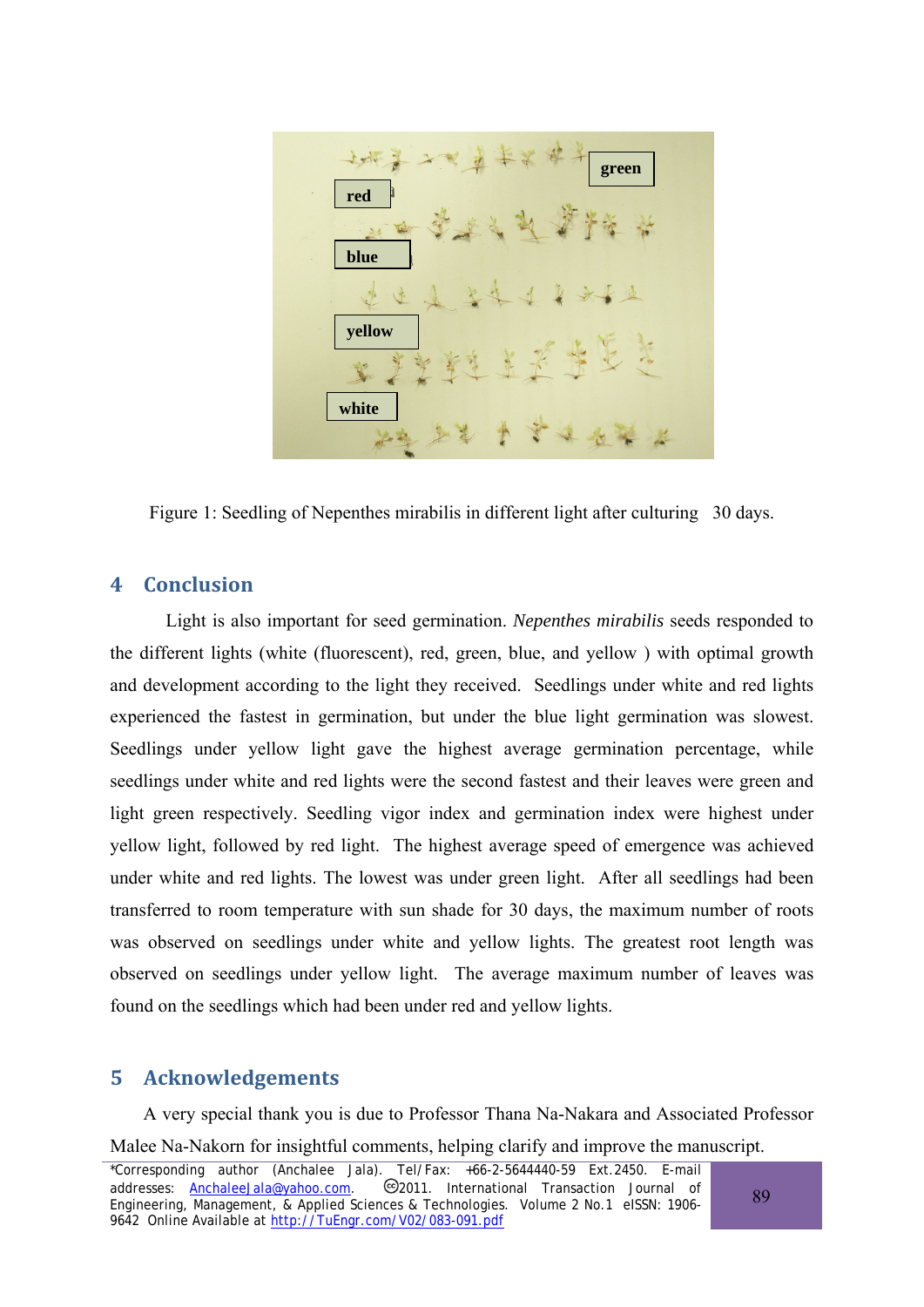#### **6 References**

- [1] Association of Official Seed Analysis (AOSA), "Seed Vigor Testing Handbook. Contribution," 1983, No.32 to the handbook on Seed Testing, published by AOSA and SCST, USA.
- [2] Borthwick, H. A., "Light Effects on Tree Growth and seed Germination," *The Ohio Journal of Science*, Vol. 57, No.6, 1957, p 357.
- [3] Bansal, R. P. and David N. Sen, "Contribution to the Ecology and Seed Germination of *Cucumis callosus*." *Folia Geobotanica & Phytotaxonomia*, Vol. 13, No. 3 , 1978, pp. 225-233.
- [4] Catalano, M., " *Nepenthes* **of Thailand**" 2010 **,** Prague.
- [5] CITES**, "Conference of the Parties to the Convention on International Trade in Endangered Species of Wild Fauna and Fora**", 1992.
- [6] Chawan, D.D.,K.D.Sharma and D.N. Sen,. "Light and Gibberellin A3 interaction in the seedling growth of *Asteracantha longifolia* Nees. And *Ruellia tuberose* L." *Plant Systematic and Evolution*, Vol. 119, No.3,1971, pp.19 – 24.
- [7] Cheek,M.R. and Jebb, M.H.P, "Nepenthes group Montanae (Nepenthaceae ) in Indo China, with *N. thai* and *N. bokor* described as new ," *Kew Bulletin*, Vol.64, No.2, 2009, pp. 319-325.
- [8] Colbach, N., B. Chauvel, C. Dürr, and G. Richard, "Effect of environmental conditions on *Alopecurus myosuroides* germination. I. Effect of temperature and light," *Weed Res*, Vol. 42 , 2002, pp. 210-221.
- [9] David N. Sen and D.D. Chawan, "Role of light and Temperature in relation to seed germination of *Astercantha longifolia* Nees.," *Plant Systematic and Evolution*, Vol. 118, No.3, 1970, pp. 226 -232.
- [10] Ellis R.A. and E.H. Roberts, "The quantification of ageing and survival in orthodox Seeds," *Seed Sci. Technol*., Vol. 9 ,1981, pp. 373-409.
- [11] Gwynn D., J. Scheibe, "An action spectrum in blue for inhibit of germination of lettuce seed*," Planta*, Vol 106, 1972, pp. 247 – 257.
- [12] Hangarter RP., "Gravity light and plant form, " *Plant Cell Environment*, Vol.20, 1997, pp. 796- 800.
- [13] ISTA ( International Seed TestingAssociation ), "International rules for seed testing ," *Seed Sci Technol*, Vol. 24, 1996, pp.155-202.
- [14] SAS, "**SAS/STAT User' Guide**,". Release 6.03. 2000, SAAS Institute Inc., Cary, NC.
- [15] Rischer, H., "Growing Nepenthes in a completely inorganic medium," *Carniv. Pl. Newlett,* Vol. 29, 2000, pp. 50-53.